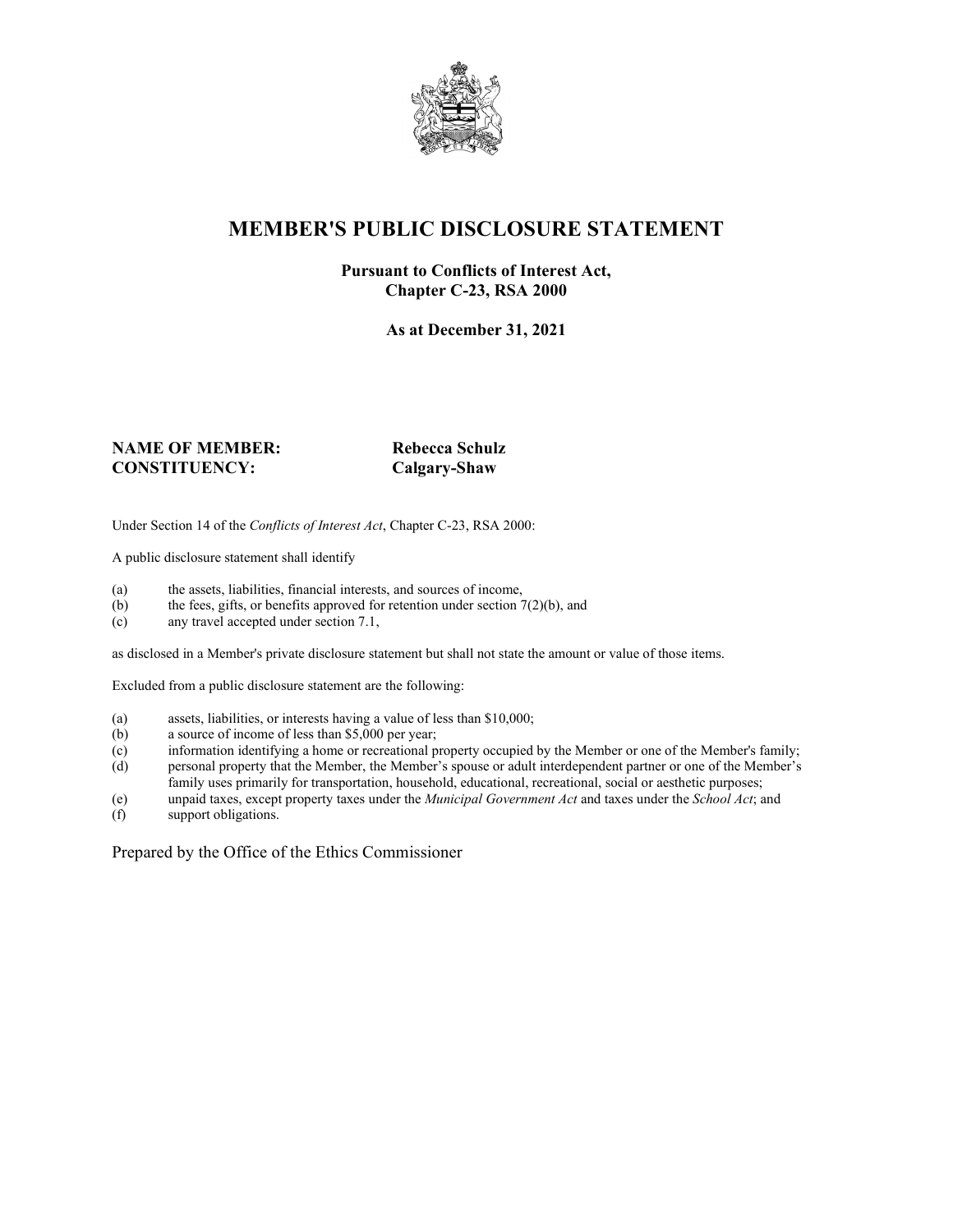#### **PUBLIC DISCLOSURE STATEMENT FOR Rebeca Schulz**

# **FORM 1: MEMBER (Rebecca Schulz)**

| <b>INCOME</b>                                                                                   |                                                                                                                                              |
|-------------------------------------------------------------------------------------------------|----------------------------------------------------------------------------------------------------------------------------------------------|
| <b>Source</b>                                                                                   | <b>Nature of Income</b>                                                                                                                      |
| <b>Province of Alberta</b>                                                                      | MLA Indemnity and Allowance                                                                                                                  |
| <b>ASSETS</b>                                                                                   |                                                                                                                                              |
| <b>Real Property</b>                                                                            | Primary Residence                                                                                                                            |
| <b>Bank, Trust Company or Other Financial</b><br><b>Institution</b>                             | TD Canada Trust                                                                                                                              |
| <b>Publicly Traded Securities (stocks and bonds)</b><br>and Registered Retirement Savings Plans | TD: TD Canadian Index - E N/L, TD CD BD<br>Index - E SE/NL, TD US Index C\$-E /NL, TD<br>International Index E SER/NL, TD Dividend<br>Growth |
| <b>Canada Savings Bonds, Guaranteed</b><br><b>Investment Certificates</b>                       | n/a                                                                                                                                          |
| <b>Mutual Funds</b>                                                                             | n/a                                                                                                                                          |
| <b>Annuities and Life Insurance Policies</b>                                                    | MLA Group Plan                                                                                                                               |
| <b>Pension Rights</b>                                                                           | Public Employee Pension Plan                                                                                                                 |
| <b>Other Assets</b>                                                                             | n/a                                                                                                                                          |
| <b>Gifts and Personal Benefits</b>                                                              | n/a                                                                                                                                          |
| <b>Travel on Non-commercial Aircraft</b>                                                        | n/a                                                                                                                                          |
| <b>LIABILITIES</b>                                                                              |                                                                                                                                              |
| <b>Mortgages</b>                                                                                | <b>First National</b>                                                                                                                        |
| <b>Loans or Lines of Credit</b>                                                                 | n/a                                                                                                                                          |
| <b>Guarantees</b>                                                                               | n/a                                                                                                                                          |
| Other                                                                                           | n/a                                                                                                                                          |
| <b>FINANCIAL INTERESTS</b>                                                                      |                                                                                                                                              |
| n/a                                                                                             |                                                                                                                                              |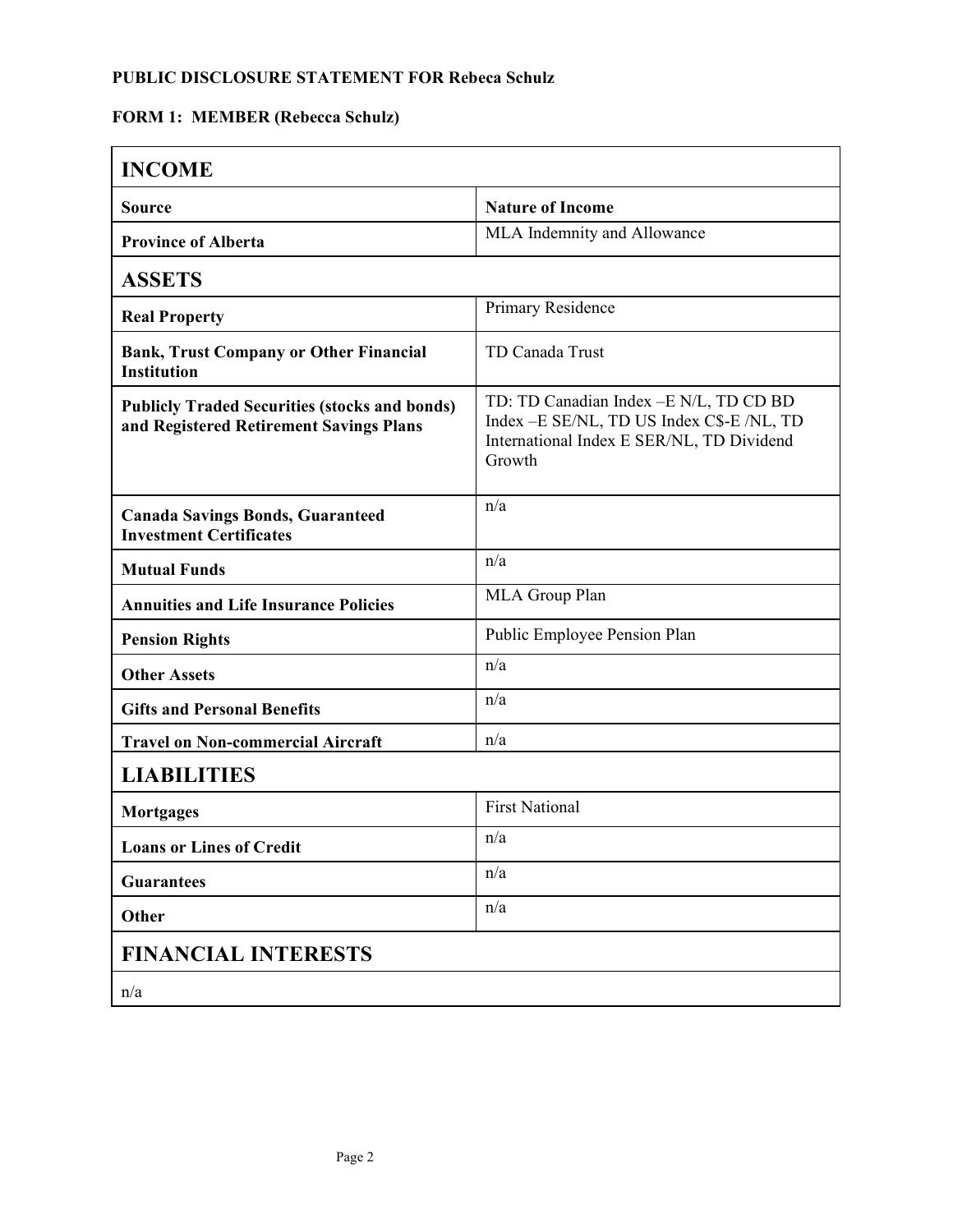#### **PUBLIC DISCLOSURE STATEMENT FOR Rebeca Schulz**

### **FORM 2: MEMBER'S SPOUSE/ADULT INTERDEPENDENT PARTNER (Cole Schulz)**

| <b>INCOME</b>                                                                                   |                                                                                      |  |
|-------------------------------------------------------------------------------------------------|--------------------------------------------------------------------------------------|--|
| Source                                                                                          | <b>Nature of Income</b>                                                              |  |
| Canadian Association of Petroleum Producers                                                     | Salary                                                                               |  |
| <b>ASSETS</b>                                                                                   |                                                                                      |  |
| <b>Real Property</b>                                                                            | Joint with Spouse                                                                    |  |
| <b>Bank, Trust Company or Other Financial</b><br><b>Institution</b>                             | Joint with Spouse                                                                    |  |
| <b>Publicly Traded Securities (stocks and bonds)</b><br>and Registered Retirement Savings Plans | TD Canadian Index - E N/L, TD US Index C\$-E<br>/NL, TD International Index E SER/NL |  |
| <b>Canada Savings Bonds, Guaranteed</b><br><b>Investment Certificates</b>                       | n/a                                                                                  |  |
| <b>Mutual Funds</b>                                                                             | n/a                                                                                  |  |
| <b>Annuities and Life Insurance Policies</b>                                                    | Manulife                                                                             |  |
| <b>Pension Rights</b>                                                                           | PEPP, CAPP                                                                           |  |
| <b>Other Assets</b>                                                                             | n/a                                                                                  |  |
| <b>Gifts and Personal Benefits</b>                                                              | n/a                                                                                  |  |
| <b>LIABILITIES</b>                                                                              |                                                                                      |  |
| <b>Mortgages</b>                                                                                | Joint with Spouse                                                                    |  |
| <b>Loans or Lines of Credit</b>                                                                 | n/a                                                                                  |  |
| <b>Guarantees</b>                                                                               | n/a                                                                                  |  |
| <b>Other</b>                                                                                    | n/a                                                                                  |  |
| <b>FINANCIAL INTERESTS</b>                                                                      |                                                                                      |  |
| n/a                                                                                             |                                                                                      |  |